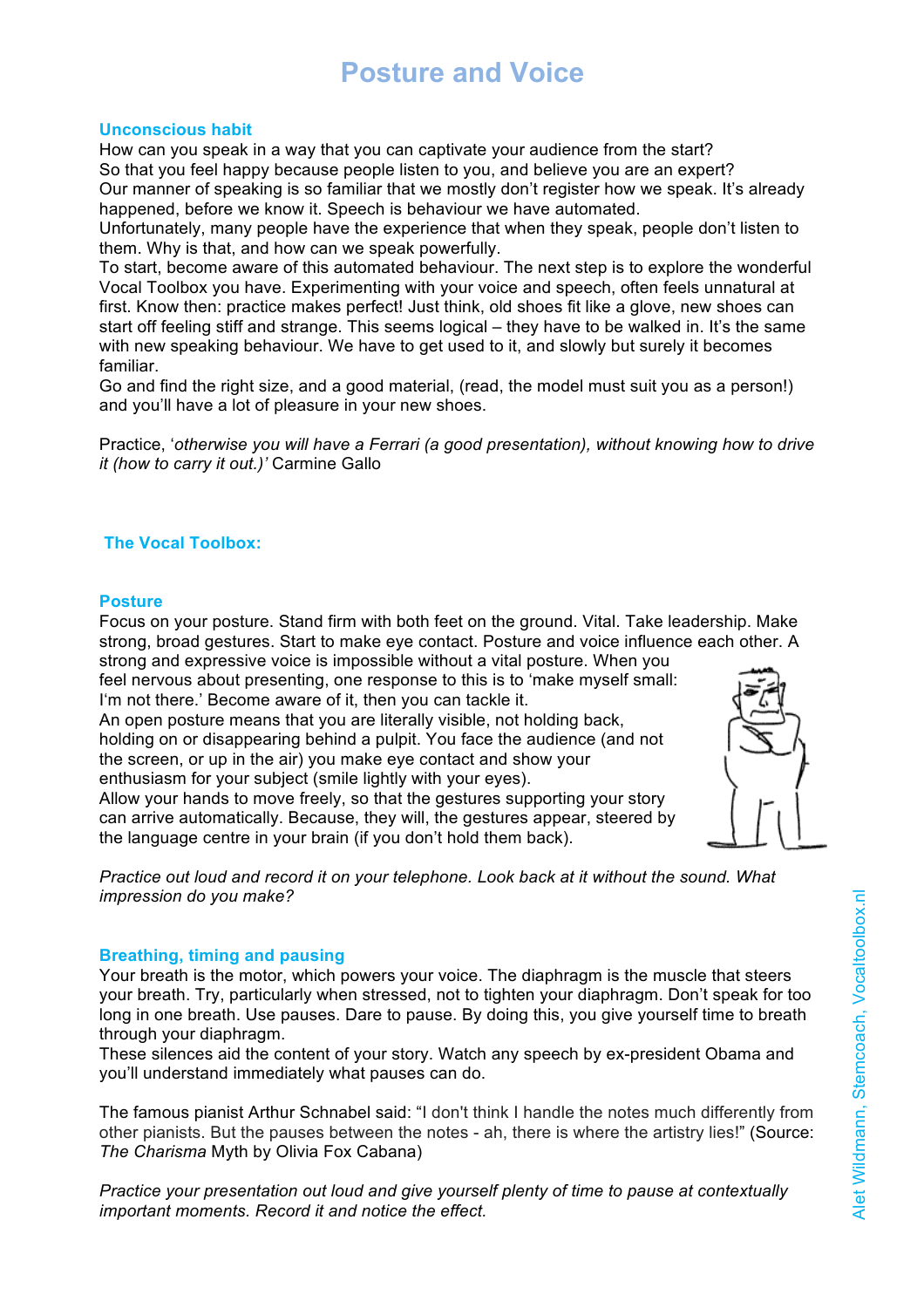#### **Voice**

Your vocal cords are small, just 1.5 cm (women) up to 2.5 cm (men). That a lot of sound sometimes comes out (think about opera singers, screaming children…) happens because the large muscles in your body can support the small muscles of the vocal cords. That means, of course, that the large muscles – especially those in your back and rib cage, must be active! So, an open, strong posture supports the voice.



Practice to experience a strong and active posture in order to produce a powerful sound.

Imagine you are an opera singer. Mime the sound and posture: feel the space in your larynx, in your chest, strong and spacious, your legs firm, a large and sweeping arm movement. If it's possible for you to unabashedly make a lot of noise, do it as an opera singer! Let your voice sound large and low whilst placing your hand on your chest. Feel the vibration of your voice. Let the sounds out. YEAHHH! In the space. Always be sure to have the strong posture first, after that the

# **Expression**

sound will follow.

Expression allows for liveliness in your speech. The key to captivating stories is variety. Visible expression: facial expression, gestures, eye contact, posture and movement. Audible expression: prosody, volume changes, pauses, tempo and timbre.

## *Practice for liveliness*

Tell a story in different ways. Make a sound recording and register the differences.

- 1. Tell it with accentuation and pauses (experiment with longer and shorter pauses in a sentence)
- 2. Add prosody, melody and vary your volume at moments of accentuation. Use gestures, and facial expression, let your eyes "shine". Be believable. Keep expanding it. Talk in such a way that you become enthusiastic about your own story.

*Practice for timbre, the sound of your voice*. Hear the differences in sound and volume. Watch Barbara McAfee's TED talk, *Bringing Your Full Voice to Life.*

- Fire: enthusiasm, through speaking with fire and verve: Let it resound in the next sentence *Tonight is a particular honour for me, because let's face it; my presence on this stage is pretty unlikely. "Obama"*
- Water: speak with feeling, compassion, say the sentence out loud and from your heart *In the end, it is all about hope, the hope to find the guts, the hope to speak up, the hope to feel free.*
- Earth: impress, by speaking with authority, in a low tone. Do that with the sentence *Sadly, in the next 15 minutes, when I do my chat, four Americans will be dead from the food that they eat. "Jamey Oliver"*
- Light: inspire, by speaking in an intimate, soft voice *Why is giving an unforgettable presentation so difficult? What is the key to success?*

Will Stephens' TED talk, *How to sound smart in jour Ted talk* gives insight into the use of various expressive elements. Can you make use of elements such as timing, differences in volume, tempo and pitch?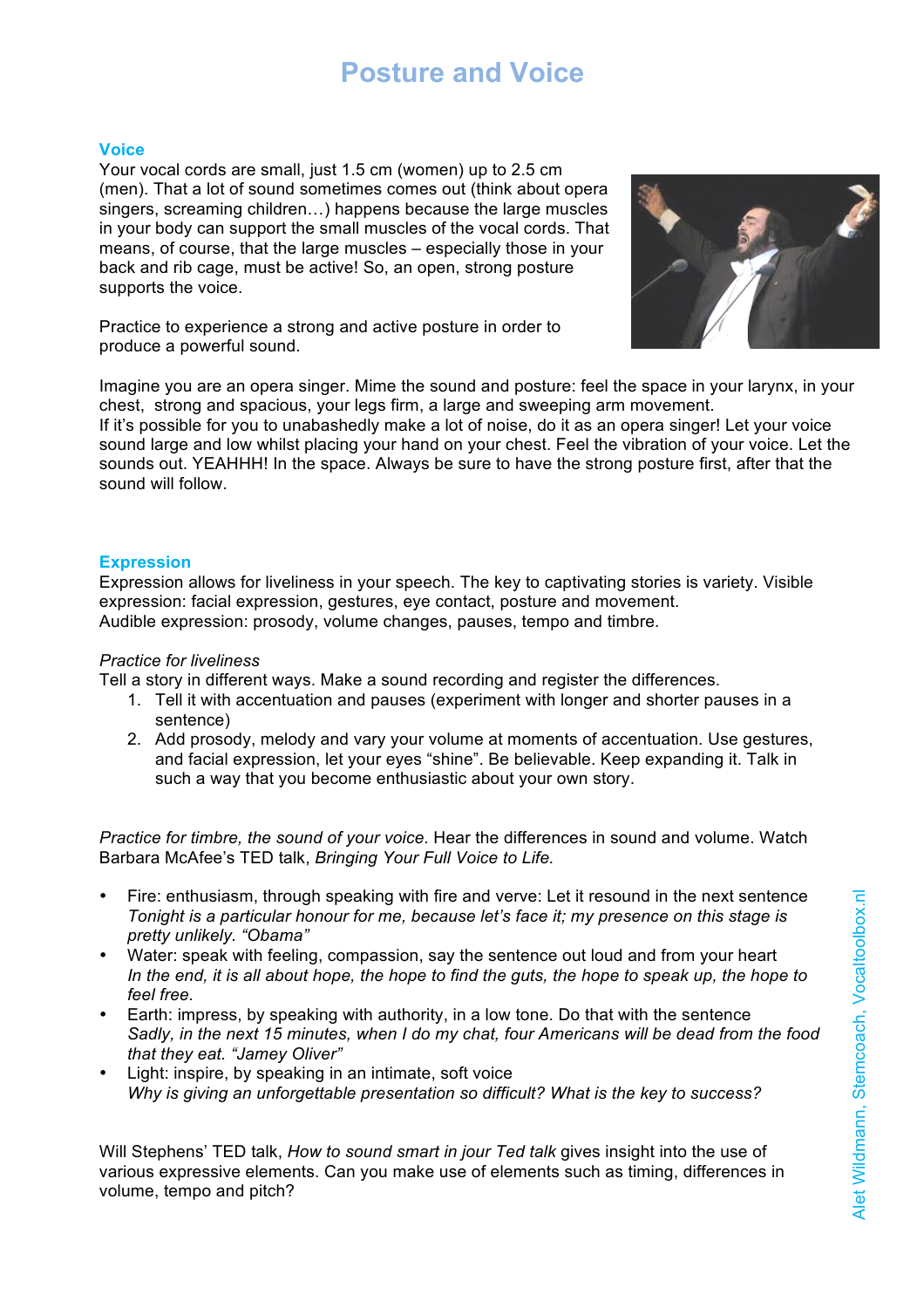# **Articulation**

Ensure that you prepare well, so you can stay focussed on the here and now and speak with care and attention. Sometimes it's a good idea to practice the desired articulation muscles

## *Practice*

Strengthen your articulation muscles, the lips and tongue, by speaking with a pen (or cork) in your mouth.

Say 10 lines of your text with a pen 1cm between your teeth. Over articulate intelligibly with the pen in your mouth. Try to watch your lips move out of the corner of your eye. Make sure your tongue does not touch the pen whilst speaking. After 10 lines, take the pen out of your mouth and continue speaking calmly and carefully. Because the tension in your tongue and lips has increased, you will articulate more easily and precisely. Practice regularly, and if possible, just before your presentation.

### **Pace**

Speaking fast is a trap for everyone who is nervous!

The result of speaking too fast is usually that pauses and timing disappear from your story. It has enormous consequences for the immediate comprehension of your story by the listener. Accentuation and melody also disappear. Above all, there is no space for the listener to order information, to allow questions to form, to think over the material… all things you will want to set in motion.

How can you continue to adjust your tempo?

## *Practice 1*

#### First become aware of your speech tempo!

Then consciously place your pauses and time them. Place a FULL STOP at the end of each sentence. Or silently count a second before you continue with the next step in your argument. After an important message say, "YES" to yourself. Notice that your sentence has more power by doing this.

## *Practice 2*

Let the vowels in the words last a fraction longer than usual. By doing this, you immediately delay your speech tempo. Above all you now have more possibility to use melody, intention and power in your voice.

#### **Presence**

Keep your attention in the present, in the 'here and now.' So, not with your thoughts in what has happened, what you have perhaps skipped, or said unclearly. Because, how can your audience keep their thoughts on the content of your talk if you don't do it yourself. Also don't let your thoughts go on to what's coming next, but stay in the present. When you have your attention in the 'here and now,' it can give power and colour to your talk. A piece of paper with key words can help you monitor the storyline. Make contact with your listeners, look, register their presence, feel the atmosphere, before you begin to speak.

Watch the Patsy Rodenburg TED talk *The Second Circle* for more information about 'presence' in the here and now.